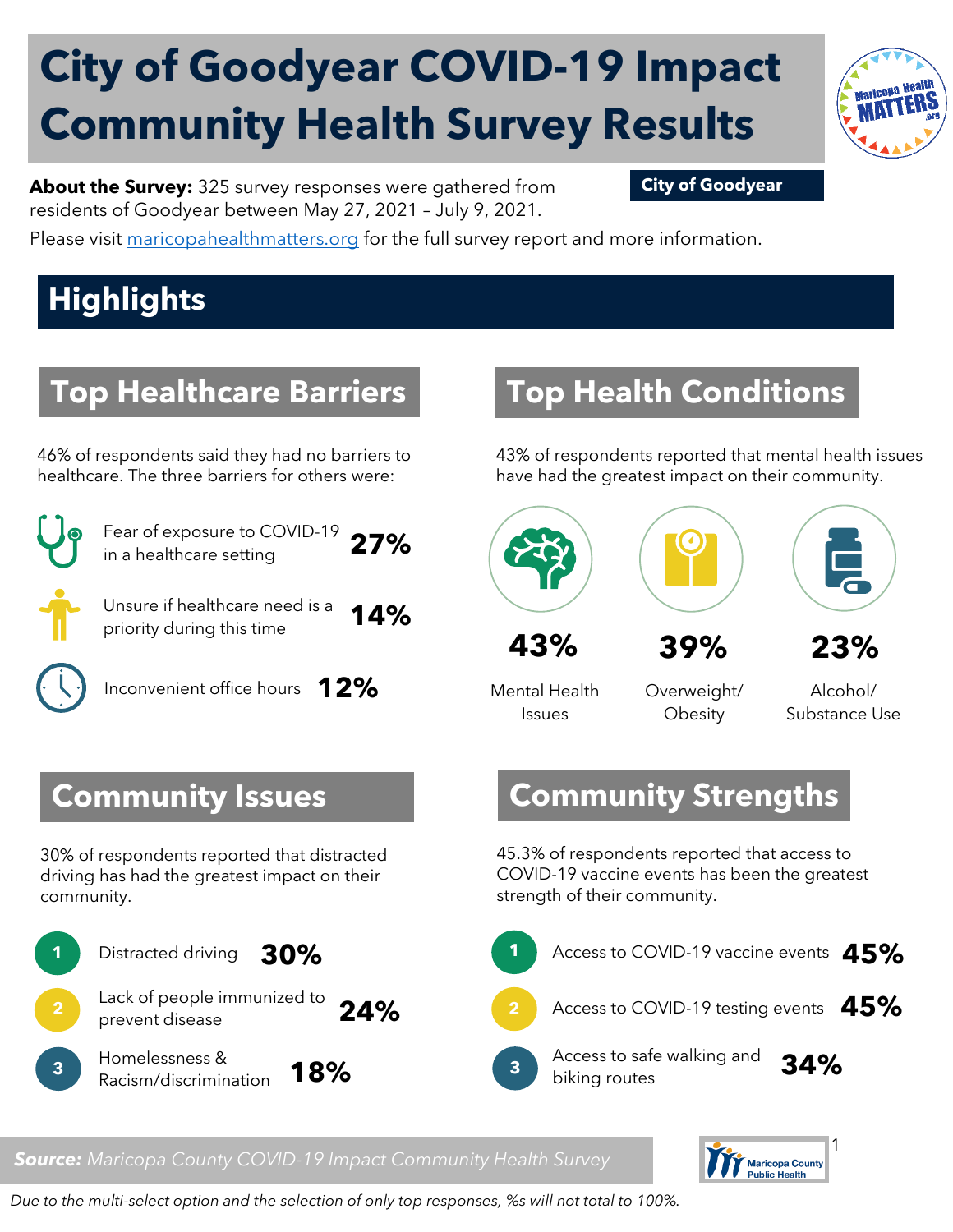## **Health Ratings**

## **Physical Health Mental Health**

Over **1 in 4** respondents rated their current **physical health** as **worse** compared to their physical health prior to March of 2020.



Over **1 in 3** respondents rated their current **mental health** as **worse**  compared to their mental health prior to March of 2020.



#### **Mental Health Care Access**

Almost **1 in 3** respondents who sought services to address their mental health were **sometimes or never** able to get the services they needed.



Almost **1 in 4** respondents stated that **assistance with mental health issues** would have improved overall mental and physical health of their family in the last year.

Top three areas for improvement:



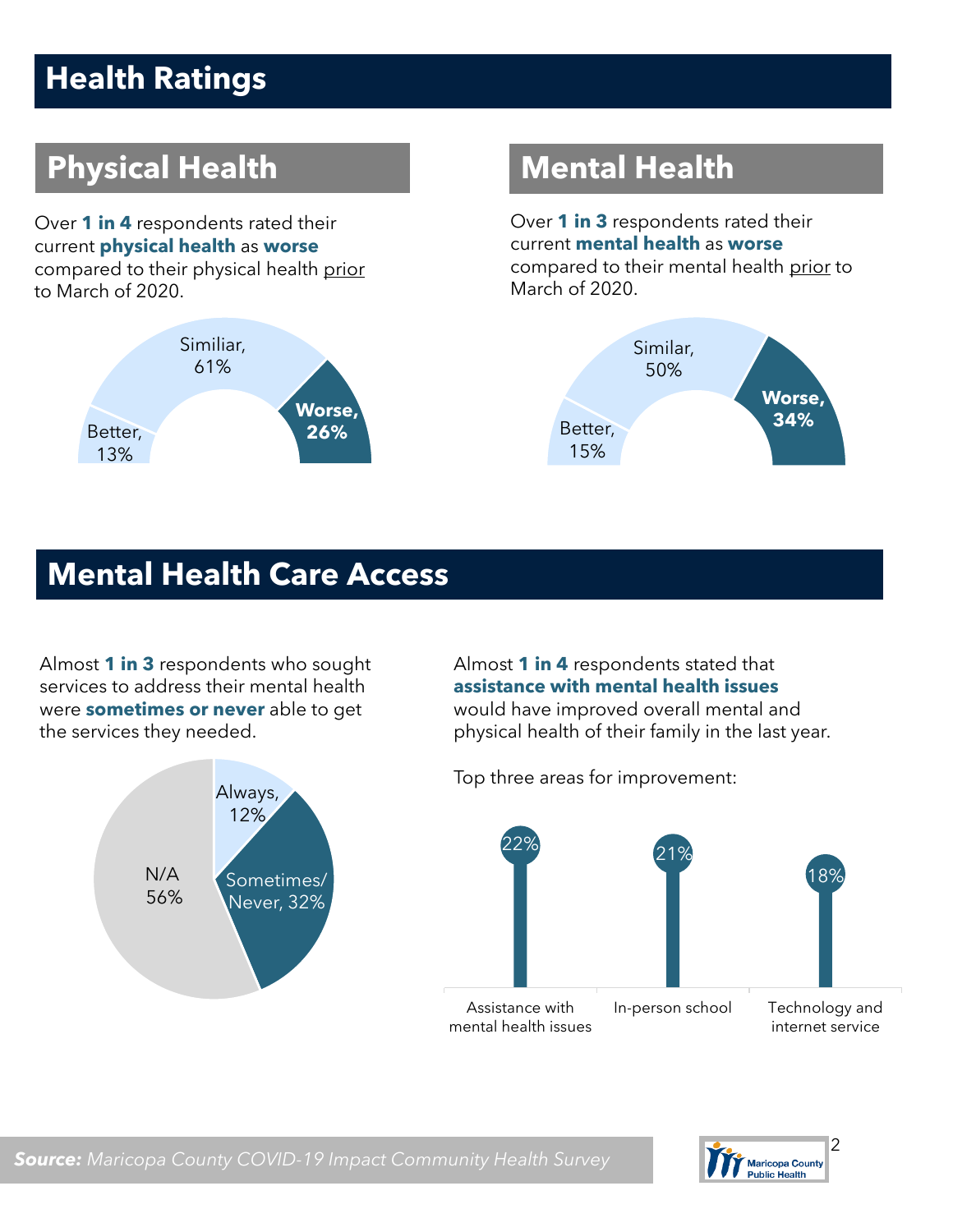#### **Income and Expenses**

Almost **2 in 5** respondents stated that the stimulus check had a **strong/moderate impact** on their living expenses and access to healthcare.



**Since March of 2020**, how was your employment impacted due to the COVID-19 pandemic?



#### **28% of respondents indicated other topics:**

- Retired
- Increased work hours
- Unemployed

Maricopa County<br>Public Health

*Source: Maricopa County COVID-19 Impact Community Health Survey*

*Due to the multi-select option and the selection of only top responses, %s will not total to 100%.*